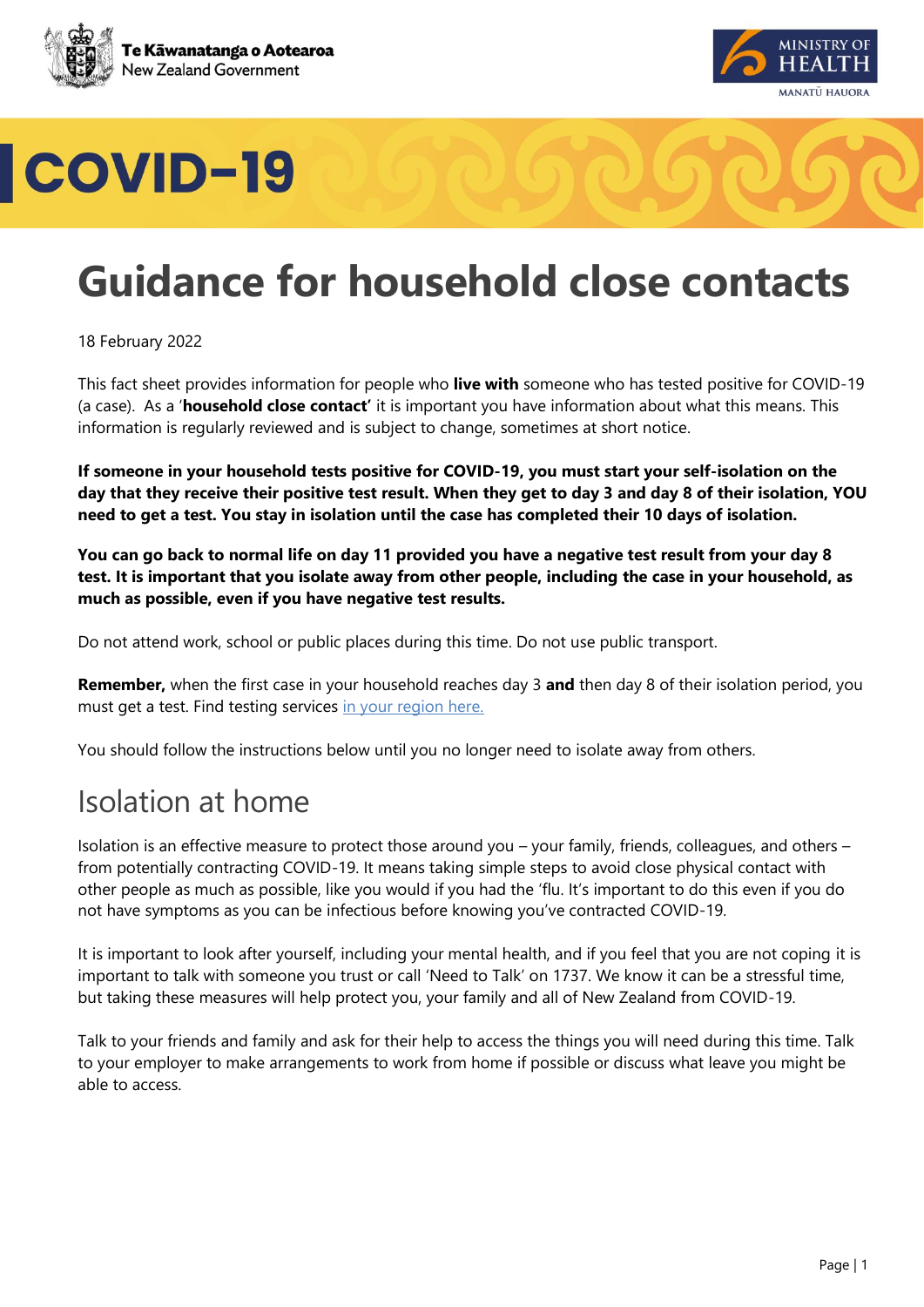### Seek prompt medical attention if you develop symptoms

Many people who have had close contact with someone confirmed as having COVID-19 do not get infected or become ill, but it is important to take note of any relevant symptoms.

Common symptoms of COVID-19 are like those found with illnesses such as a cold or the 'flu. You may have one or more of the following:

- new or worsening cough
- sneezing and runny nose
- high temperature
- temporary loss of smell or altered sense of taste
- sore throat
- shortness of breath

Less common COVID-19 symptoms may include diarrhoea, headache, muscle aches, nausea, vomiting, malaise, chest pain, abdominal pain or confusion/irritability.

Shortness of breath, or trouble breathing, is a sign of possible pneumonia so you should call 111 and tell them that you live with someone who has COVID-19.

**If you are at home** and develop any of these symptoms, call Healthline (for free) on 0800 358 5453, your doctor or an after-hours clinic for advice. Follow their instructions about how and where you should go to get tested. You and all members of your household should not leave home until you have discussed these symptoms with Healthline or a health professional.

Before seeking care, **always** call ahead and tell the health care professional that you live with someone who is positive for COVID-19. This will help them take steps to keep you and other people safe. Clean your hands with hand sanitiser and put on a face mask before you enter any healthcare facility.

### Advice about self-isolating at home

Self-isolating and keeping away from other people can present its challenges, but there are things you can do to make your time in isolation easier.

#### **What to do:**

- Do keep in touch with friends and family over the phone or internet, but don't have physical contact with anyone who isn't isolating with you.
- Do ask friends or family to drop off anything you need or order supplies online, where possible. Make sure any deliveries are left outside your home for you to collect. Many New Zealand companies are now offering a 'contactless' delivery option, where they notify you when they have delivered your order but remain nearby to ensure you receive it.
- Wash your own dishes thoroughly with detergent and water or place them in a dishwasher for cleaning.
- Physical exercise is good for your wellbeing. Look for online classes or courses to help you exercise in your home. You can leave home to do outdoor exercise in your neighbourhood (but not at a shared exercise facility, such as a swimming pool or gym) and you must still stay at least 1.5 metres distance from other people.
- You can continue to live with others in your household during this time, but you need to avoid close contact with them by limiting any situations where you have face-to-face contact closer than 2 metres.
- Clean your hands and cough or sneeze into your shoulder or elbow.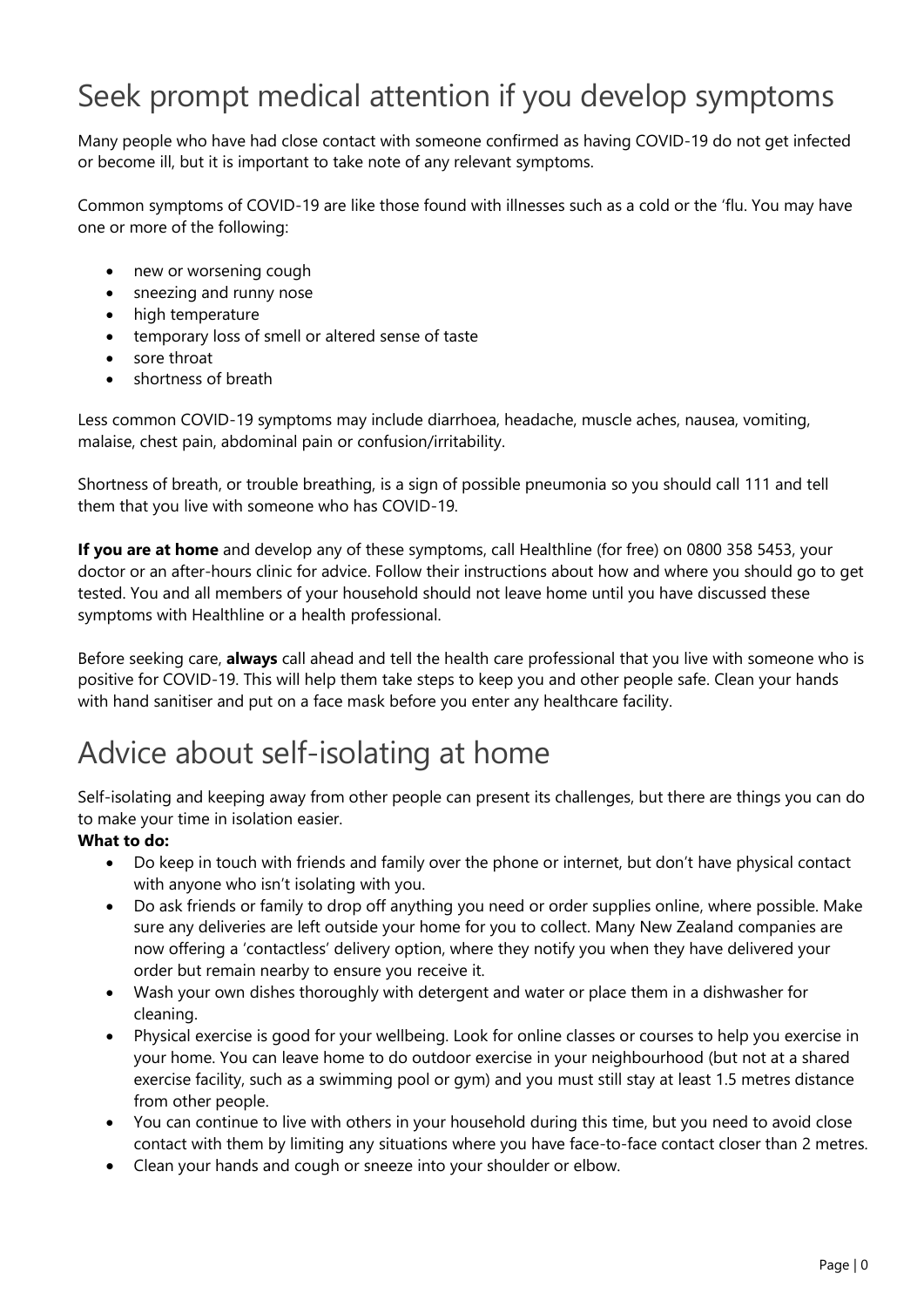#### **What not to do:**

- Don't have any visitors in your home. This includes tradespeople unless it is an emergency.
- Don't share dishes, drinking glasses, cups or eating utensils (including cups and glasses in the bathroom and bedroom) with others in your household.
- Don't share food and drinks or prepare food for others.
- Don't share personal items such as beds, linen, towels and washcloths.
- Don't use public transport, taxis or similar transport methods during your isolation period.

#### **Leaving your place of self-isolation**

Provided you wear a face covering at all times (except when exercising) you are permitted to leave home for the following reasons:

- for medical examination and testing that you require as a close contact; or
- to access an essential health service for treatment that cannot be deferred until after your selfisolation; or
- to attend any court, tribunal, New Zealand Parole Board hearing, or other judicial institution that you are required to attend; or
- if you need to leave to move to another place to protect your own or another person's life, health, or safety; or
- to visit a dying relative who is not expected to live beyond your isolation period; or
- to visit the body of a relative before a funeral or tangihanga, if you will not be able to visit the body after your period of self-isolation.

#### **Critical workers who are close contacts**

If you are a close contact and you work for a [critical service](https://www.health.govt.nz/covid-19-novel-coronavirus/covid-19-health-advice-public/assessment-and-testing-covid-19/rapid-antigen-testing#critical) and you are vaccinated and asymptomatic, you may be able to continue to work through the [Close Contact Exemption Scheme.](https://www.business.govt.nz/covid-19/close-contact-exemption-scheme/#e-29078) 

If you work alone (including travel to and from work) and are a close contact, are not in a customer or public facing role, you can continue to work in a [Bubble-of-One.](https://www.business.govt.nz/covid-19/close-contact-exemption-scheme/)

#### Clean your hands

Wash your hands often and thoroughly with soap and water for at least 20 seconds, making sure you dry them thoroughly. Do not share your towel with anyone else in the household. You can also use hand sanitiser (containing at least 60 percent alcohol) if soap and water are not available and if your hands are not visibly dirty. If using hand sanitiser, cover all surfaces of your hands and rub them together until they feel dry. Avoid touching your eyes, nose and mouth with unwashed hands. The same hand hygiene should apply to all household members.

For more detailed instructions see the **[Cleaning your hands learning module](http://www.learnonline.health.nz/course/view.php?id=400)**

### Cough or sneeze into your elbow

Cover your mouth and nose with a tissue, your sleeve or elbow when you cough or sneeze. Throw used tissues in a rubbish bin and immediately wash your hands with soap and water for at least 20 seconds, making sure you dry them thoroughly, or use hand sanitiser.

### Keep your home or accommodation clean and ventilated

If you are isolating at home, you should not share a bed or a room with others during your isolation period. Minimise the time you spend in shared spaces such as bathrooms, kitchens and sitting rooms as much as possible and keep shared spaces well ventilated. Clean surfaces like kitchen benches and sink tops after you use them and try to avoid touching them after you have cleaned them.